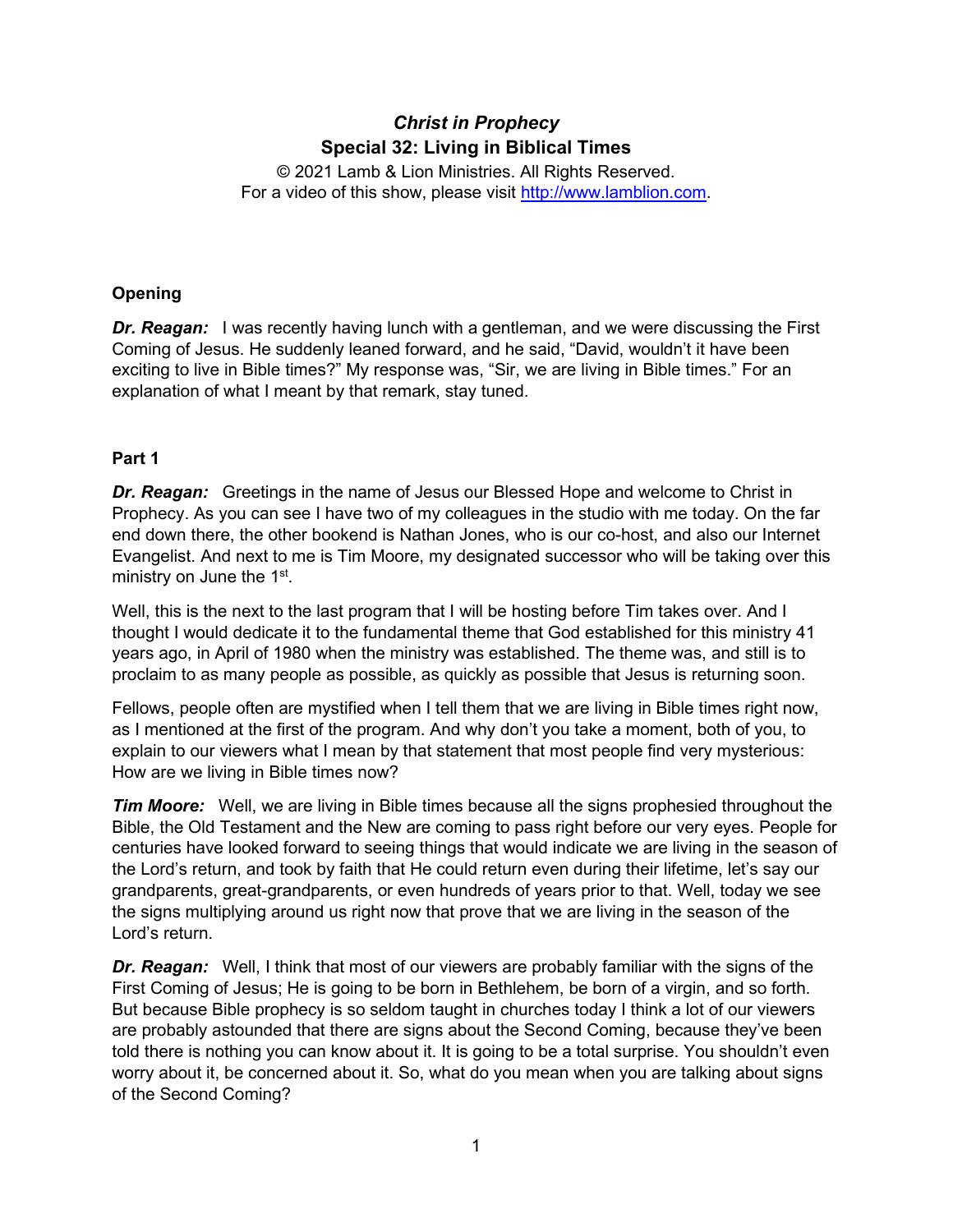*Nathan Jones:* There's a big disconnect I think for many of us growing up in Sunday School, we read about the Bible and it happened 2,000 years ago, and all of a sudden the Bible ended, and nothing's happened for 2,000 years except Church history, and one day Jesus is going to come back and we will move on into the Eternal State. And that Amillennial type of view robs you of the fact that we are living in Bible times, because the Bible has prophecies that lead up. Chapter 2 and 3 of Revelation is Church history, it covers the stages of Church. And then we know that when the revelation happens, and the different judgments come, the Rapture of the Church happens before that, and we've got signs that lead up to the Rapture, but we also have signs leading up to the Second Coming of Jesus, a Millennial Kingdom. So, there is so much more history in the Bible that we have ahead of us that's ignored from the Amillennial point of view. But when you take the Premillennial point of view, like we do, you realize that we are living in Bible times.

*Tim Moore:* We certainly do. And you realize too, as you have discussed many times, Dave, that there are signs of nature, that point to the soon coming of Christ, those will be like birth pains. Whether it is increase in storms, in earthquakes, and all the natural calamities, and we have seen evidence of that just in recent years, and we've documented that here.

We see signs of society, and we have documented that extensively and people only have to turn on the news or read the newspaper to see how even our formerly Christian nation is declining at an accelerating pace, and those are signs of society.

There are spiritual signs.

There are signs of world politics, how the nations are coming into alignment. You know just about 12-16 years ago President Obama discounted the idea that Russia would ever be a threat in the Middle East or in the world. And here again Russia has emerged as a threat just on the northern doorstep of Israel as predicted by Bible prophecy.

We have signs of technology, and how technology is quickly enabling the fulfillment of various Bible prophecies.

And of course, we have the signs of Israel.

And so, for believers these are not things that we should just be ignorant of. As a matter of fact, Paul when writing to the church in Thessalonica, in 1 Thessalonians chapter 5, said, yes, the Day of the Lord will come as a thief in the night, but it will not come as a thief for you. He said in chapter 5, verse 4, "But you brethren are not in darkness that the day would overtake you like a thief." In other words, he indicated that we should recognize the signs of the times and realize that the coming of the Lord, the Rapture of the Church was right upon us.

**Nathan Jones:** And with all these signs, they are all happening at the same time. It's not just a few here, and a few there. But they are all happening all at the same time, and that's this term, when we had Ron Rhodes on a few years back and he said that word convergence, it was a lightbulb went off over my head.

### *Dr. Reagan:* Yes.

**Nathan Jones:** It was like, that's true, it's a sign in of itself when all these signs come together, and they increase in frequency and intensity as Jesus compared to birth pains. When a woman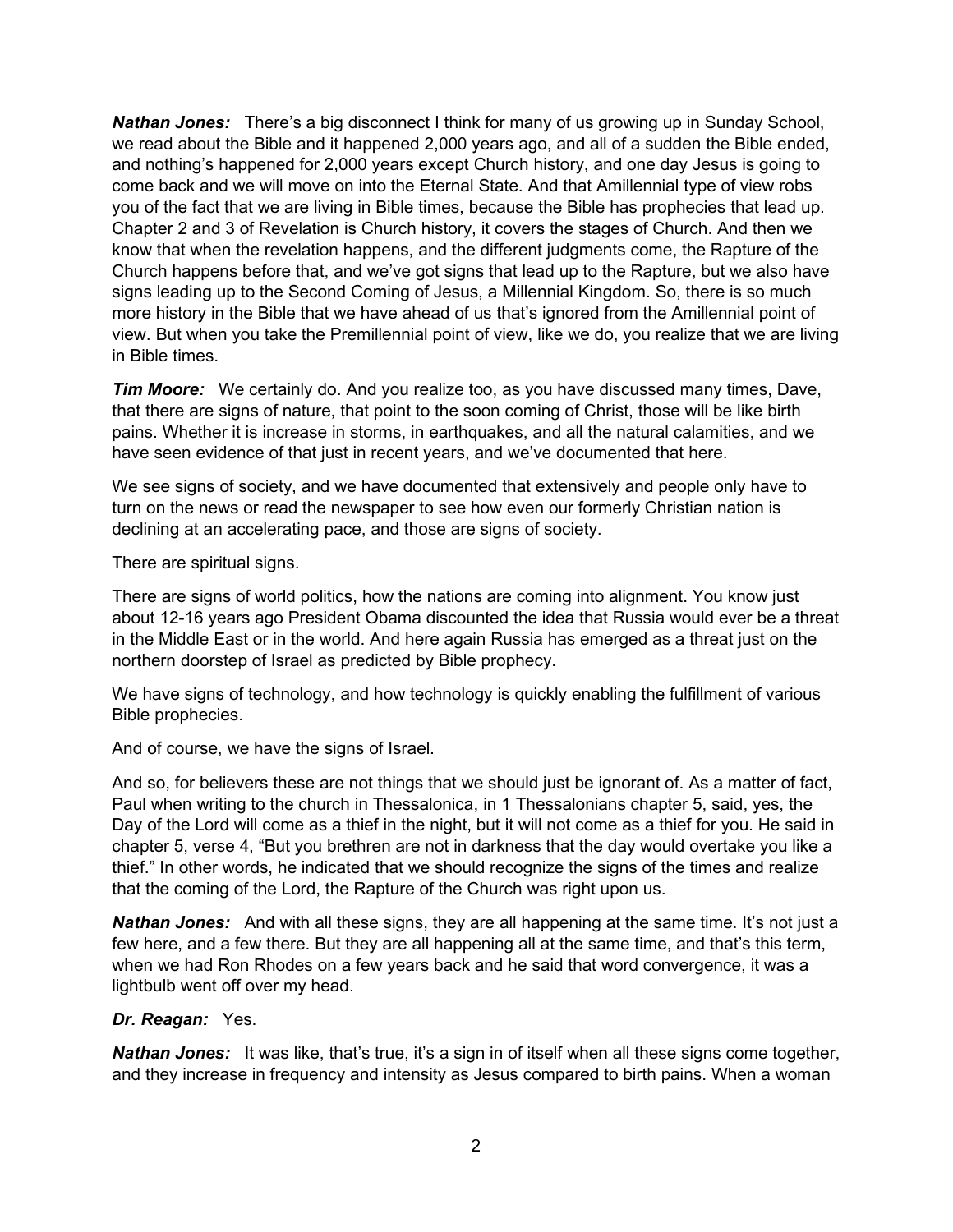goes into labor the contractions get closer, and closer, and the pain gets stronger and stronger, and we are seeing that a great increase in these birth pains.

*Dr. Reagan:* You know that passage that you referred to there is very important in my life. I grew up in an Amillennial church, and if somebody went off to a conference and heard something about the return of Jesus and came back and was enthusiastic that maybe Jesus would come in our day and time. The preacher would always get up and he would preach a sermon putting that down, and he would always use that text and say, "There is nothing that we can know, He's coming like a thief in the night." And he would stop reading there.

And I'll never forget when I read the whole thing and I thought, yeah, but it says in the next verse, "That's not for you brethren." He's going to come like a thief in the night for the world. He's going to come like a thief in the night for Christians who don't know anything about Bible prophecy.

## *Tim Moore:* That's right.

*Dr. Reagan:* But not for those of us who study Bible prophecy; it's not going to be a surprise.

*Tim Moore:* My favorite passage out of Hebrews talks about how we should not forsake the assembling together but should encourage one another, and all the more as we see the day drawing near. So, the writer of Hebrews presumed that we who are believers and who are looking forward to Jesus Christ will recognize that this Day of the Lord is approaching, and we will redouble our efforts to encourage one another. And that's really what we're doing through our television program.

*Dr. Reagan:* And once again Amillennialist always explain that passage away. They say, "Well, we are to make sure that we get together, as we see the day drawing near." And they say, "That's Sunday." But it actually identifies the day in the next few verse as the day of judgment.

### *Tim Moore:* Yes, exactly.

*Dr. Reagan:* So, there is something we can see. We can say, "Well, you see that? You see that? You see that? Hey, we are living in the season of the Lord's return."

*Nathan Jones:* And one of the things that you can see is that Postmillennialism which seems to get more, and more popular, the earth will get better, and better and the Church will finally overcome the whole world and give the keys of the kingdom to Jesus, is that the world is not getting better and better.

### *Dr. Reagan:* No.

*Nathan Jones:* Jesus prophesied that in the last days the world would be getting more like the times of Noah, and the times of Lot. Now, it doesn't mean it's going to rain and flood the earth like some of the global warmest would say. But no, what he is saying is that society will get more and more evil. And when you talk about giving sex changes to children, and all the evil that is pouring out of society left and right that boggles the mind, we are truly living in that type of evil society that Noah lived in.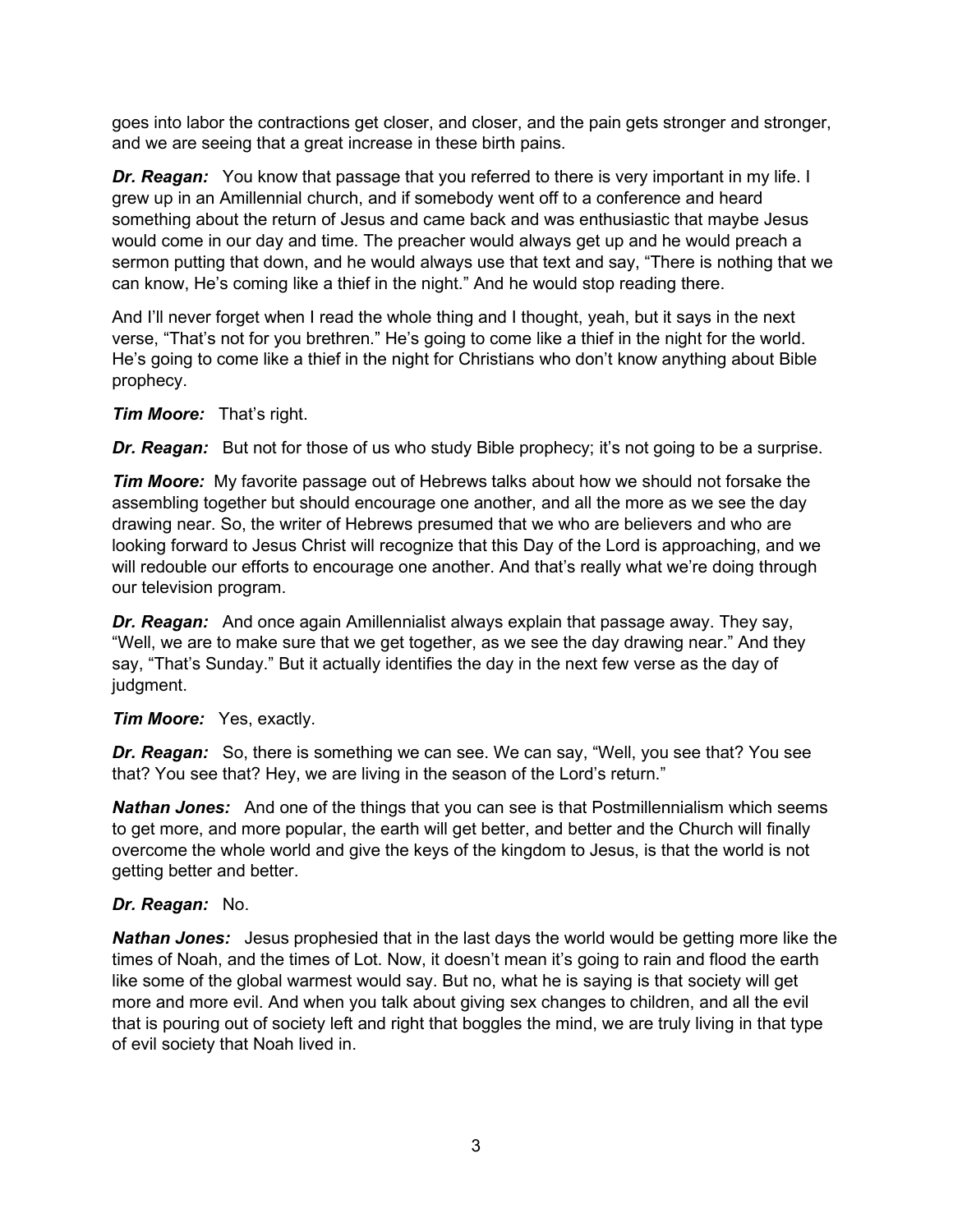*Dr. Reagan:* Well, it said it would be like Noah's society. And if you go to Genesis chapter 6 and read about Noah's society there are two characteristics, violence, and immorality, and that is where we are today. I mean our society is engulfed in violence and immorality.

They are even talking today about trying to legalize pedophilia for children who are consenting. As if a child knows what he is consenting to.

*Tim Moore:* I tell you what, you use the phrase earlier to describe Nathan sitting on the opposite end of the three of us as a bookend. And really a lot of folks think that we focus on Revelation because there is so much that we are looking forward to with the return of Jesus Christ, the Rapture of the Church, and Revelation focuses on that. But really there is a bookend to the Bible that provides a foundation for all the other understanding we have, not only of the Gospel but of God's promises to send His Son, and then to send a Messiah at the very end of time.

And so, going back to the beginning, I think it is important to recognize that some of the societal downfall that we are witnessing today is a renunciation of everything God revealed at the very beginning. So, He provided the distinction between God and His creation. In Genesis 1:1, God created everything we see.

And then in the first chapter of Genesis in verses 26-28 He established that man would be distinct from the rest of the animal kingdom, set apart as being created in the image of God, in a special relationship with God.

In the same chapter just the next verse, verse 27 He talked about a man and a woman, distinct from one another.

And then of course right into chapter 2 verse 24, He said that a man and woman would create a relationship, a marriage that would be distinct from every other kind of relationship man would have in this world.

Well, in our society we have people that deny that there is a God, or that He created. Deny that man is any different than the animals. Deny that men and women have a distinct role created by God, equally but distinct. And of course, deny the relationship of marriage as being special and set apart.

So, in our own day and age we are witnessing our society renounciating the very foundational truths established in Scripture, and this is another sign that Jesus indicated would tell us we are living in the last days, and we certainly are.

**Nathan Jones:** It boggles my mind that Peter prophesied that people would deny the Creation and the Flood. What is that? That is the teaching of Evolution. Evolution was prophesied in the Bible.

#### *Tim Moore:* Yes.

*Dr. Reagan:* Well, yes, and he talked about how they said that things would just continue to go on and as it always has.

*Nathan Jones:* Uniformitarianism.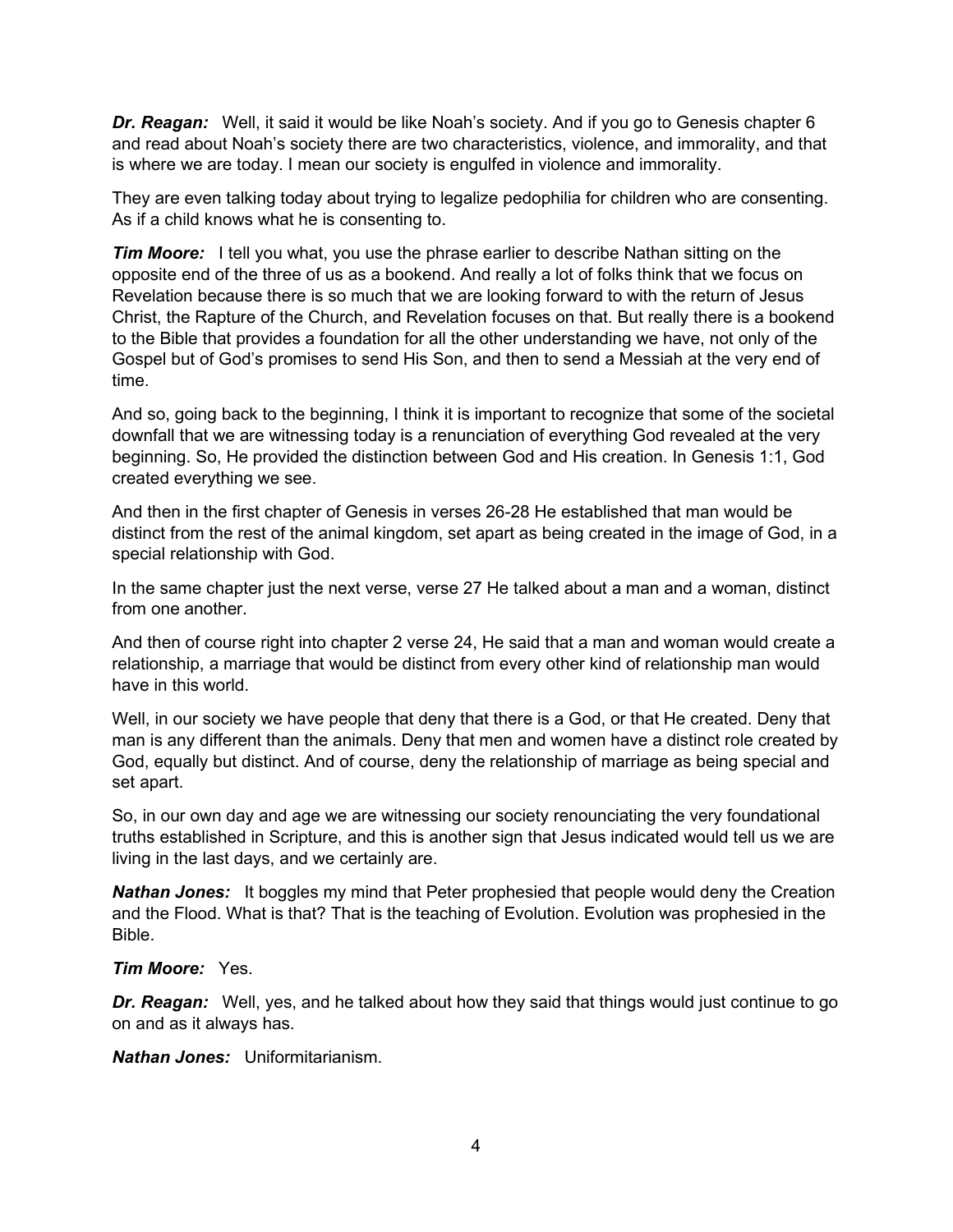*Dr. Reagan:* Yeah. And that's not going to be true. God has intervened in history in the past, and He's going to intervene in history in the future.

Many years ago, I spent seven years studying the First Coming prophesies of Jesus, and I identified 109 separate and distinct prophecies, we always talk about over 300, well there are over 300 but many of them are repetitious, so 109.

But then after that I started studying the Second Coming prophecies and I noticed that there are so many more Second Coming prophecies then there are First Coming prophecies. And I think the reason for that, and I'd like to get your reaction on this, I think the reason is because God never pours out His wrath without warning. Jesus came the first time in love, and grace, and mercy, to die for the sins of mankind. But it says when He returns He's returning to pour of the wrath of God upon those who have rejected the grace, mercy and love of God, and then He's going to reign in glory from Mount Zion in Jerusalem. Well, since God never pours our His wrath without warning He is determined to give us many more signs to indicate that we are in the season of the Lord's return.

*Tim Moore:* He certainly does. And I heard an analogy the other day. People sometimes will get angry, well, why would God pour out wrath? And the fact is wrath is abiding on us. We are creatures of sin, it's a sin nature. We are not sinful because we are human, we are sinful because that is the way that we as humanity are. In other words, we sin because we are sinful. And so, we are on a sinking ship, but God has provided a lifeboat. All we have to do is accept His Son and we will be relieved of that wrath and of that judgment that we are deserving of.

*Dr. Reagan:* Well, you know one of our favorite interview people on this program is Mike Gendron. And Mike gave a very insightful idea recently. He said, "That at the end of 2,000 years of history God judged sin with the Great Flood. 2,000 years later He judged sin on the cross with Jesus taking the sins of the world." And he says, "Another 2,000 years," which we are in right now, "He's going to judge sin in the Tribulation."

*Nathan Jones:* But that's all leading up to the point of why God puts wrath is to get people to get on their knees and repent. And that's another sign of the end times, a great evangelistic effort. Not everybody will be evangelized before the Rapture of the Church, but during the Tribulation everybody on the planet earth will get the chance to choose Jesus or not, and that's a loving mercy of God.

*Dr. Reagan:* Boy it sure is. Even when He pours out His wrath His fundamental purpose is to bring people to repentance so that they can be saved.

### *Nathan Jones:* Absolutely.

**Dr. Reagan:** I mean His fundamental purpose is not just to punish, but to bring people to the end of themselves because God does not wish that any should perish, but all should come to repentance and to salvation. What a God we have! What a God of glorious grace we have! Hallelujah!

*Nathan Jones:* And that gives us a chance as Christians to live holy lives, and lives dedicated to evangelism, because we know the time is short, Jesus is coming soon, we want to bring as many people as possible, as quickly of possible to know Jesus Christ as Savior.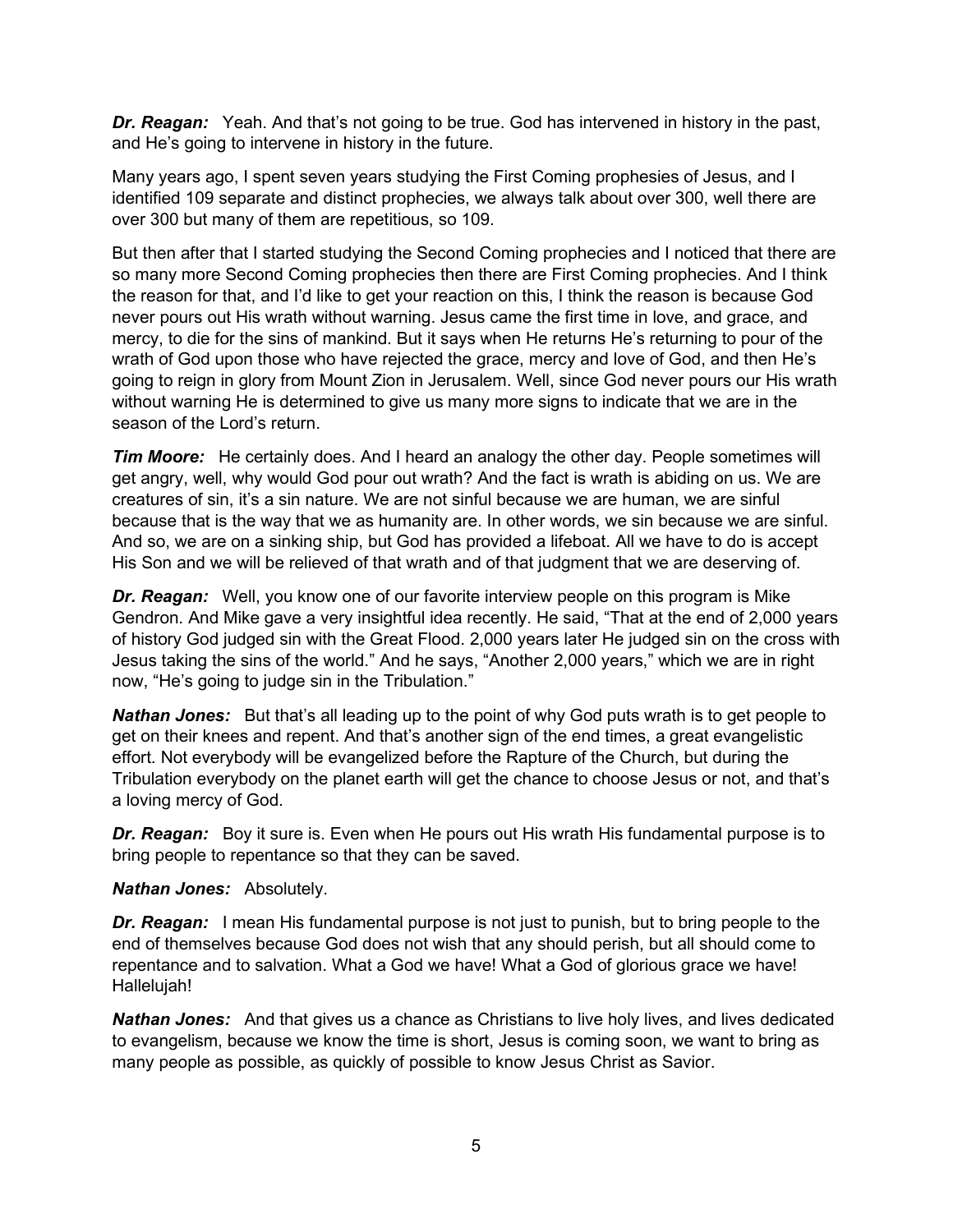*Dr. Reagan:* Well, folks, what we are going to do is take a brief break for an announcement, and when we come back I'm going to ask these guys to go into more detail about some of the most important signs of the time that indicate we are truly living in the season of the Lord's return.

## **Part 2**

*Nathan Jones:* Welcome back to Christ in Prophecy and our discussion of why we are currently living in biblical times.

**Dr. Reagan:** Well, fellows, what I want to do in this segment, is take a moment for you to go into one, or two, or three of these signs in detail that indicate truly that we are living in the season of the Lord's return. Maybe a sign that has never been on the scene before, except in recent years. So, I am going to turn it over to you, and let you explain to viewers why you believe from particular signs that we are living in the season of the Lord's return.

*Nathan Jones:* Okay. Well, I guess I can start. Okay.

*Tim Moore:* Go right ahead.

*Nathan Jones:* Well, I love to preach on Luke 21 with it's parallels in Matthew 24 and Mark 13, because Jesus gave ten specific signs that answer the apostles' questions. They asked three questions, but what they wanted to know was what were the signs that would lead up to Jesus' return? And Jesus said again, they would increase in frequency and intensity the closer we got to the Lord's return. The number one, He started off with this one, is false messiahs. And the verse goes, "Watch out that you are not deceived. For many will come in my name, claiming, 'I am he,' and, 'The time is near.' Do not follow them," Luke 21:8. So, right off the bat the number one sign was that we would have a proliferation of false christ, false teachers. I mean we live in an age of constant cults. I went to watchman.org, 1,200 false religions in the United States, 500 cults.

**Dr. Reagan:** Yes. And incidentally that is the only sign that He mentioned more than once.

*Nathan Jones:* Three times.

*Dr. Reagan:* In the Matthew version of this, He mentioned it three times. And the explosion began in the middle of the 19<sup>th</sup> Century. Well, there have always been cults, but the explosion occurred with the formation of the Mormons, and the Jehovah's Witnesses, and today you've got a cult on almost every corner in Los Angeles.

*Nathan Jones:* And that to me says that Satan knows that we are getting close to the end times too, because he's trying to flood the market, so to say, with false christs and false teachings. The internet especially, we have seen church membership, we've seen belief in Jesus Christ, continue to plummet as the internet goes because now we are filled with all these new ideas, and false religions constantly permeating, especially our youth.

### *Dr. Reagan:* Okay.

*Tim Moore:* I think one of the signs that I harken to is one that everybody can recognize. For many years people always assumed that our children would live better lives. Society would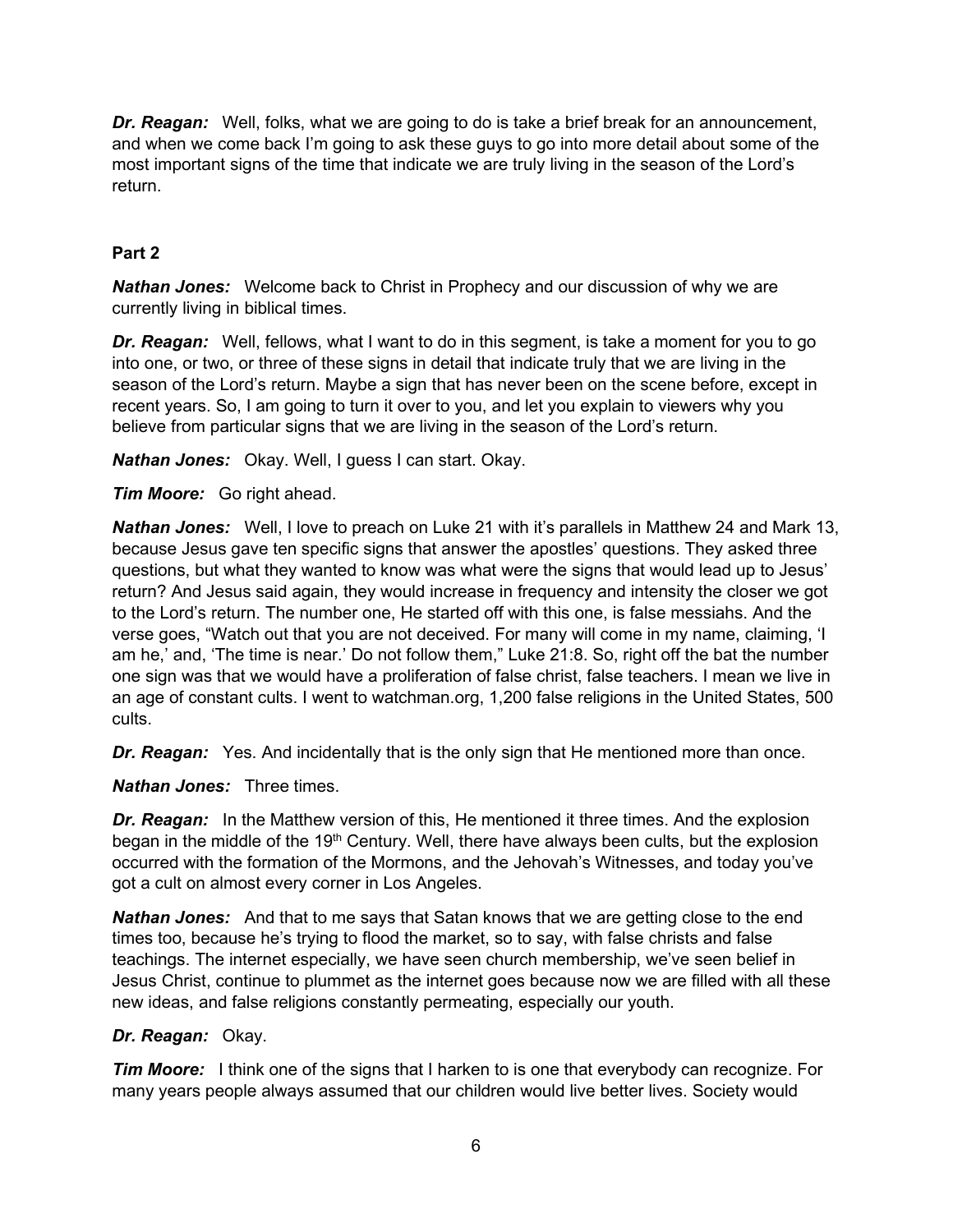improve, technology would improve, and we would progress. Well, I'm reminded that sometimes progress is not always in the right direction. There was a great example in Warren Smith's book, but I have a personal experience.

One day I was at a one day conference over in western Kentucky, and a friend had ridden along with me. And coming home we were driving, having a great time, just enjoying the beautiful day and conversing. And pretty soon we realized we're not heading in the right direction. We had missed a turn on the interstate, and we were heading toward Nashville, instead of back toward Louisville, near where I lived because we had not been paying attention to the signs of the times, and we were going in the wrong direction. And I think too many times today our society is going in the wrong direction. There are people who proclaim themselves to be Progressives, but the progress they want to make--

### *Dr. Reagan:* Is regression.

*Tim Moore:* --is in the wrong direction. And sadly, we see this in our society, again, our formally Christian society is now embracing secularism. It is renouncing God. We were talking this morning about a very famous actress who decided she wanted to be Hindu because she saw some Maharishi's picture and decided, well, that's what I'll embrace. And there is so much confusion and we are not going in a proper direction.

Yeah, we are making progress technologically, but some of that technology is horrific. They are even scientist today creating blended human/animal embryos, they are called chimeras. This is just in the last few weeks announced as a heralded new advance for mankind, but really it is a horrific move in the wrong direction.

So, all of these things, people can witness the downfall of our society. And I have come to realize that this is what I call social entropy; society isn't improving, it's degrading constantly. And that's what the Bible proclaimed in Romans chapter 1, it said that society would grow darker and darker. Which goes back to your comment in the very opening, Dave, Adrian Rogers said, "It's getting gloriously dark." Those of us who have eyes to see recognize that the Bible proclaimed and prophesied all of these different signs. And they are evident to even the spiritually blind because most people realize our society is not getting better, it seems to be degrading. We are at each other throats. We have racial strife and other social strife that had already begun to wane, but it is creeping back in as a fulfillment of these end times.

**Dr. Reagan:** You know at the end of the 19<sup>th</sup> Century, right on the verge of the beginning of the 20<sup>th</sup> Century nearly all the Church, Catholic and Protestant was caught up in Postmillennialism, the belief that the Church was going to take over the world, reign over the world for 1,000 years, then Jesus would come, and we would give Him the Kingdom.

## *Tim Moore:* Yes.

*Dr. Reagan:* In fact, nearly all the writings in the 1890's were about the Christian century. They referred to it over and over, the 20<sup>th</sup> Century is going to be the Christian century. Well, World War I and World War II took care of that. Of course, there is no view that is more unbiblical than Postmillennialism, because the Bible says that the majority of people will always reject the Gospel, and the Church is never going to take over the world. Yet, we see that coming back today. Some of the most prominent evangelicals are not getting into Postmillennialism. And I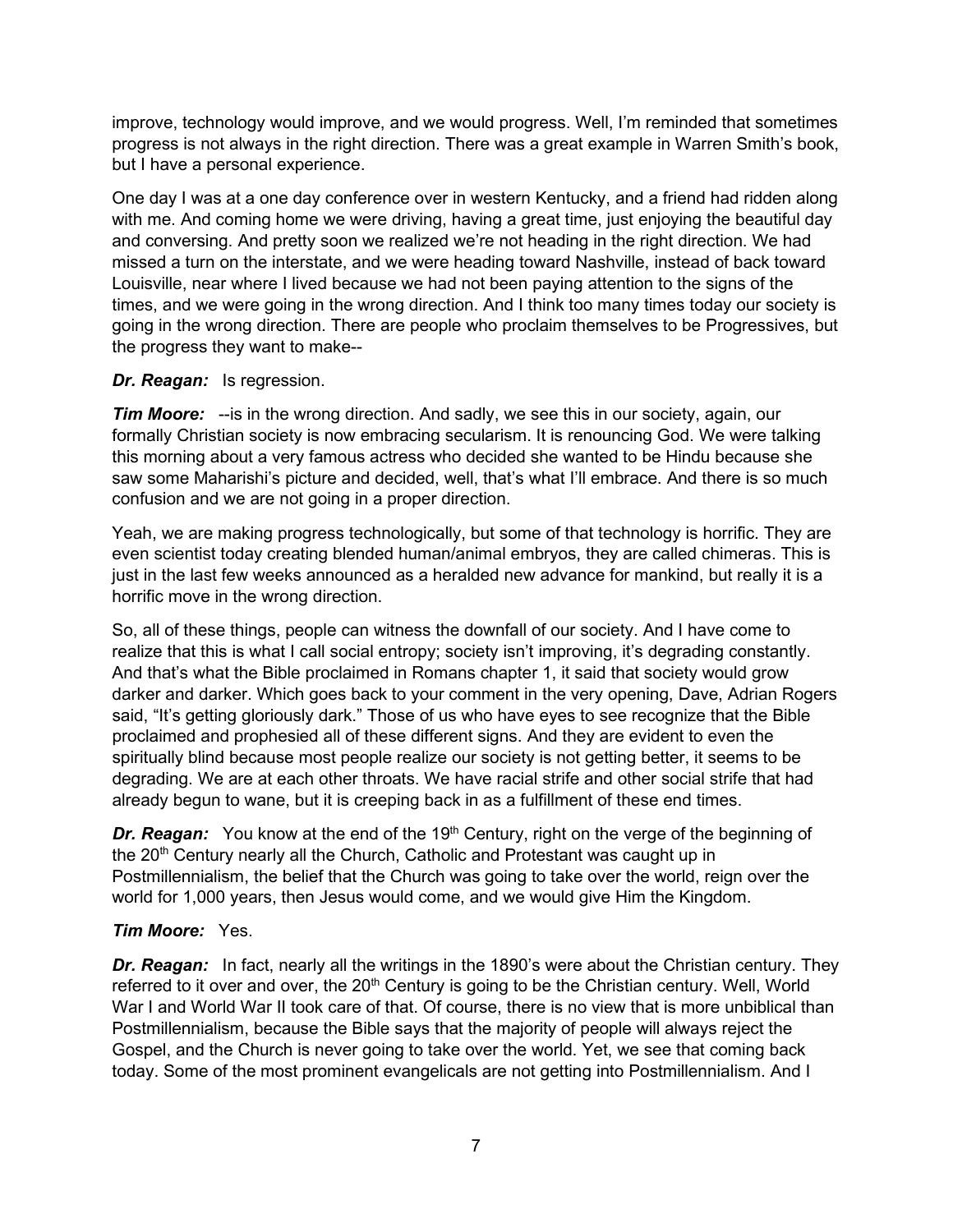think it is the old idea that, well, we can do it. You know, we are smart enough now. We are clever enough now. We can do it. We can take over the world and reign for Jesus Christ.

*Tim Moore:* And they are even abandoning the Gospel for another Gospel, which really is a secular humanism view, and elevating man above God. I mean renouncing even core doctrines of the faith, and they are still calling themselves Christians.

*Dr. Reagan:* When I asked you for signs of the times, and neither one of you mentioned the one that most prophecy scholars call the cornerstone of end time Bible prophecy, and that has to do with Israel.

*Tim Moore:* Israel, yes, sir, we were getting there because it is the most important. It is the most exciting.

*Nathan Jones:* He couldn't wait. That's his favorite sign. Really your definition of signs it always ends back to Jerusalem.

*Dr. Reagan:* Well, end time Bible prophecy focuses on Israel.

*Tim Moore:* It certainly does. That is why we love taking people on pilgrimage trips to see with their very eyes what the Lord is bringing to pass right in their own day and time.

*Dr. Reagan:* Yeah, just the regathering of the Jewish people, what a miracle that was. Their preservation for 2,000 years.

#### *Tim Moore:* Exactly.

*Dr. Reagan:* No other nation has been scattered all over the world and been able to keep their identity, yet, they were. And they come back, they reestablish their nation. They are back in their city. And that's the reason that the Orthodox Jews now feel that the Messiah is coming any moment, and they are preparing. In fact, our latest magazine, that are we are just getting ready to mail our right now, has to do with the Jewish signs. How God motivated the hearts of the Jewish people after 1967 to go back to Israel. And they began to come from all over the world. And then in addition to that they are beginning to do the plans for the Third Temple. I mean there is feverish activity. They are not going to be surprised by the return of the Messiah. They are going to be surprised by His identity.

*Tim Moore:* Yes, as one of our Jewish friends likes to say, when Jesus comes again his question will be: Have you been here before? Well, yes, He obviously has been. But the Jews got that even in 1967. I love the fact that during the Six Day War when they recaptured the Old City and were able to go again to the Western Wall, the chief Rabbi of the Israeli Army, Shlomo Goren, his name meaning Solomon, very wise, went and blew a shofar and proclaimed the beginning of the Messianic Age. Because they understood the prophetic significance of the Jews once again possessing their capital city.

*Nathan Jones:* And that was Jesus' ninth sign of the ten He gave in Luke 21. He said, "When you see Jerusalem being surrounded by armies you will know that its desolation is near. Jerusalem will be trampled on by the Gentiles until the time of the Gentiles are fulfilled," Luke 21:22-24. So, the Jews had to control Jerusalem. They had to live in Jerusalem. And the whole world had to be against Jerusalem. We see constantly the UN making resolution, after resolution against the Jewish people. The Jewish people can't build an apartment complex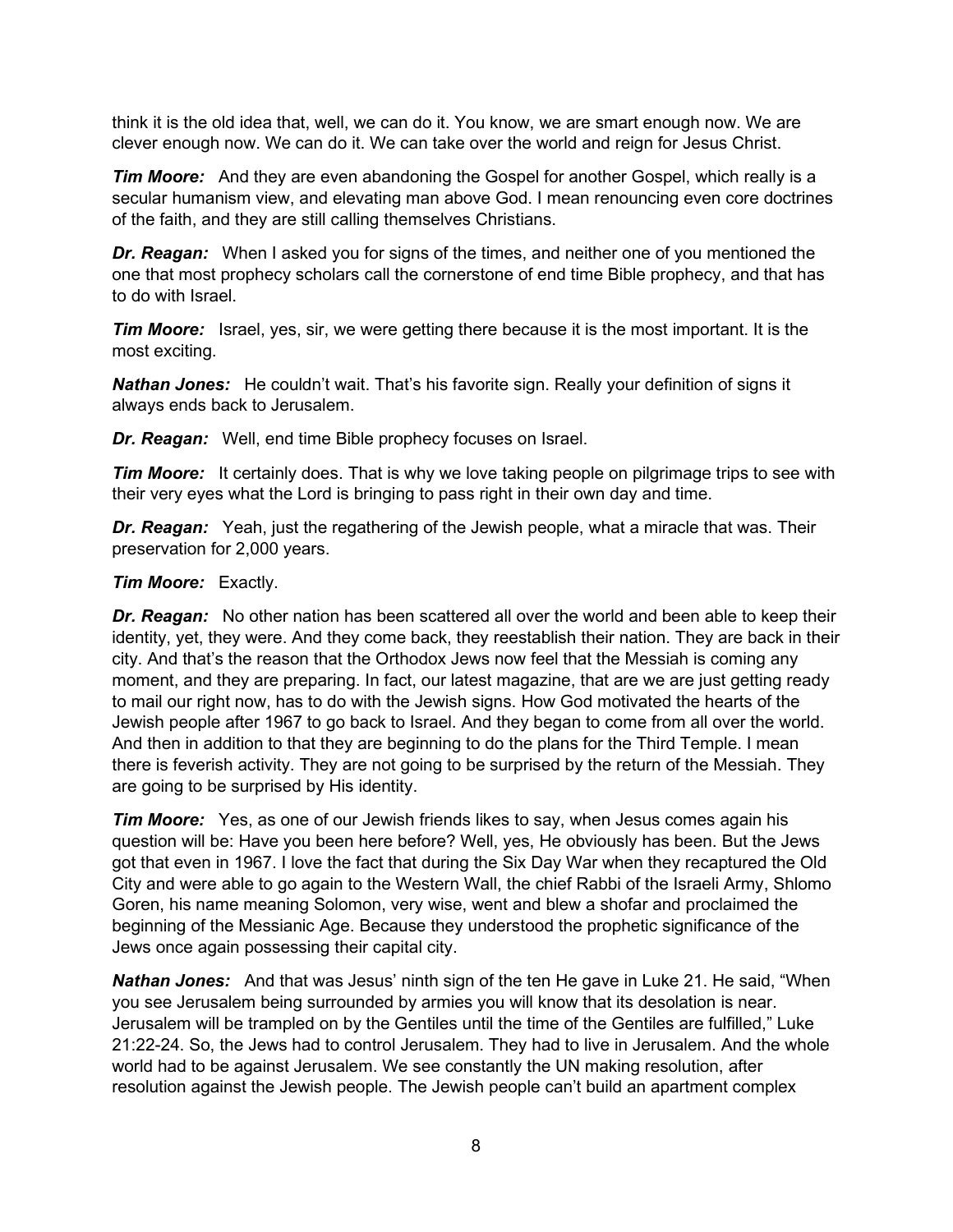without the whole world going nuts. I mean the whole world is focused on Jerusalem, just as the Bible prophesied.

*Dr. Reagan:* Well, anti-Semitism is just going berserk all over Europe and all over the world.

*Nathan Jones:* Even in the United States now.

*Dr. Reagan:* It's like a new plague.

*Tim Moore:* It is.

*Dr. Reagan:* It is really unbelievable.

*Nathan Jones:* And the Lord's doing that to get the Jewish people to go back to Israel, which is their calling.

**Dr. Reagan:** Yeah, they are leaving France like mad right now, just trying to get back to Israel.

*Tim Moore:* It goes back to what you said about wrath. Wrath is not designed just to be a punishment. Wrath is designed to motivate. Let's face it, when I punish my own children, or did when they were growing up, it wasn't just to be vindictive toward them, it was to discipline them, to correct their behavior. To lead them to a rightful behavior and mindset and grow them up in the fear and admonition of the Lord. The Lord uses wrath and uses judgment to motivate people, as they come to the end of themselves, to turn back to Him in repentance and to reenter into a relationship. So, it is mercy as He pours out wrath, and it is a merciful loving God who is calling us to Himself.

*Dr. Reagan:* We only have about a minute left in this segment, but one thing I wanted to mention was growing apostasy in the Church. People are talking about a great revival is going to occur in the Church. Well, there is no evidence of that in Bible prophecy. Instead, Bible prophecy says it is going to get worse, and worse, and it is pretty bad today.

*Tim Moore:* It certainly is. As I said many denominations, individual pastors, and even some very famous ones are embracing another Gospel, denying the very tenents of the faith.

**Dr. Reagan:** Well, and one of the wildest things that is sweeping through Christianity today is the teaching that there are many different roads to God. Who are we to say that Christianity is the only road? We don't say it, Jesus said it.

*Tim Moore:* Jesus did.

*Dr. Reagan:* If you say there are many roads to God, you are saying that Jesus is a liar.

*Tim Moore:* Yes, sir.

*Nathan Jones:* John 14:6.

*Dr. Reagan:* Because He made it just as clear as He could that there was only one way to God and that was through Him.

*Tim Moore:* Amen.

*Dr. Reagan:* Okay.